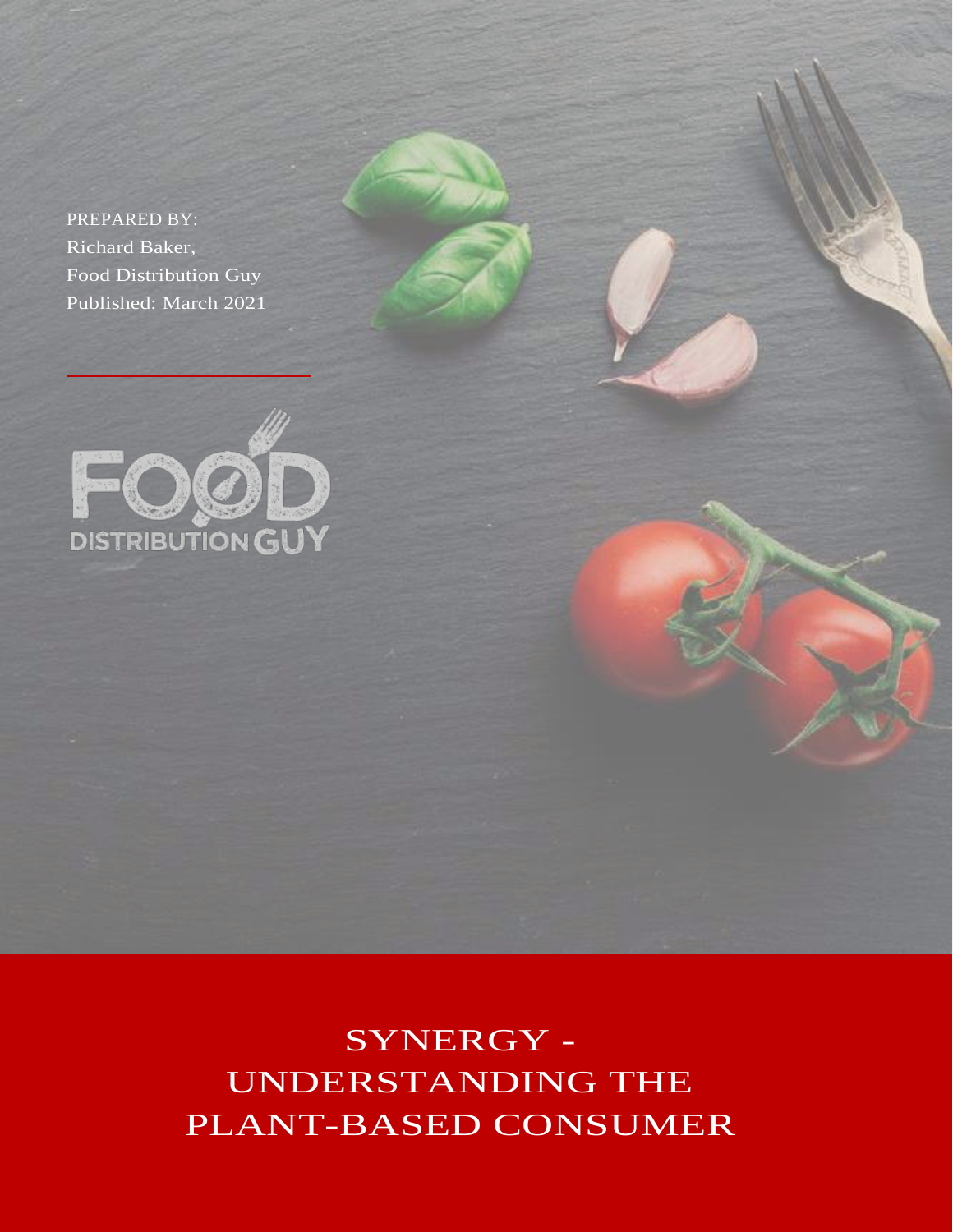The plant-based food trend continues to be strong heading into 2021. This evolution evolves around consumers wishing to understand where their food comes from, and a desire to eat cleaner, leaner and have less impact on the environment with the choices they make. A recent report by BIS research estimated that the plant-based market will reach \$480.43B by 2024, with a projected CAGR of 13.82% from 2019 to 2024.<sup>1</sup> Sales of plant-based protein products in Canada grew 7% to more than \$1.5 billion in 2017. That same year, Nielsen reported 43% of Canadians are looking to add more plantbased foods into their diet.<sup>2</sup> Though animal protein still packs a volume punch, plant-based proteins are driving growth in Canada, (+7% plant-based vs. +2% animal).<sup>3</sup> Across Canada only 23% of plant-based sales are sold on discount, much lower than the total FMCG Canadian average of 38.8%.<sup>4</sup>





While the plant-based movement is undeniably mainstream, the motives for consumers driving the growth of these products are personal, and understanding them is the key to ensuring the brand's success. This special report summarizes Synergies [\(www.synergytaste.com\)](http://www.synergytaste.com/) study of this consumer titled: "Understanding the Plant-based Consumer".

## **Plant-based Consumer Segments**

- *1. Mainstream Plant-based Consumer:*
	- Do not underestimate this consumer. 98% of consumers who purchase meat alternatives, also purchase meat.
	- For a variety of reasons ranging from health advantages to curiosity, these consumers are looking to expand their dietary horizons and give plant-based foods a try.
	- Their expectations when sampling a meat substitute may be narrow. The whole package, from taste to texture to eye appeal, will need to meet the expectations of these consumers.
- 2. *Intrigued Consumer:*
	- The "buzz" is everywhere about plant-based foods. With plant-based food sales growing 14x faster than traditional food sales, consumers are intrigued to taste.
	- 20% of Synergy participants identified themselves as "intrigued".
	- To win their favour, the product must strike a balance of taste and function.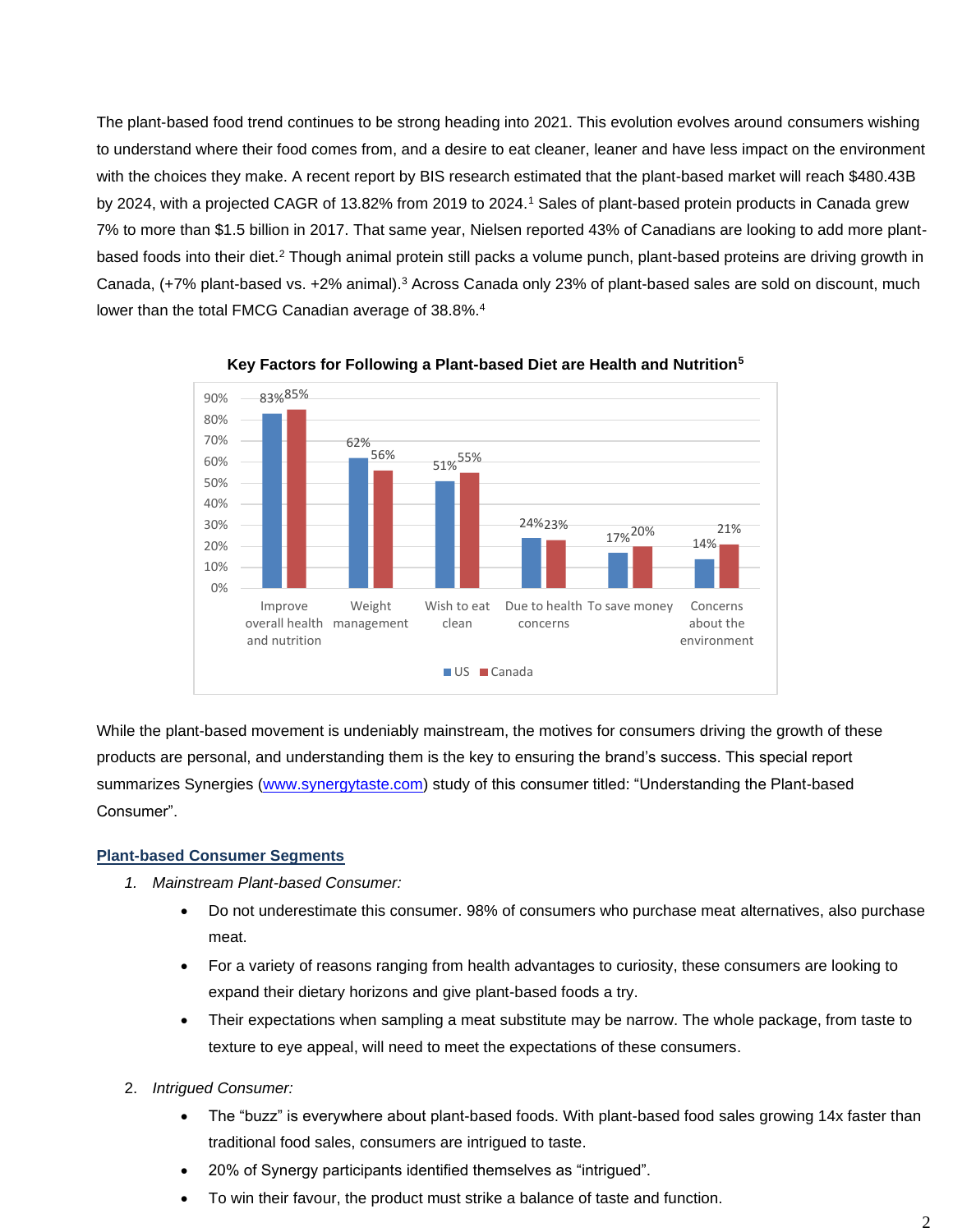- 3. *Flexitarian*:
	- One-third of Synergy participants identified themselves as flexitarian (This person will eat meat or dairy but is primarily choosing plant-based foods and beverages). According to FMI's Power of Meat 2019 report, this category of consumers is growing, especially among younger generations.
	- Flexitarian diet breakdown by consumer segment:
		- o Boomers: 6%.
		- o Gen Z: 13%
		- o Millennials and Gen X: 10%.
		- o Women are more inclined to be flexitarians than men.
	- Aside from health benefits, sustainability is helping to drive the flexitarian trend.
	- They are likely to compare the taste of plant-based products to the gold standard flavor and texture accomplished with real dairy or meat ingredients.
- *4. Vegetarian:*
	- This consumer embraces a lifestyle that treads lightly on the planet with a focus on being cruelty-free. These consumers say no to meat and poultry. Some eat fish occasionally, others, never.
	- 2.3 million Canadians followed a vegetarian diet in 2018<sup>6</sup>
	- This consumer segment eats a wide variety of plant-based foods. The term plant-based is winning favor among consumers because it sounds less restrictive than vegetarian.

"Research from Technomic showed that 58% of consumers would rather buy plant-based foods. Only 49% would purchase vegetarian"

## *5. Vegan:*

- This consumer embraces a lifestyle that's dedicated to sustainability and the environment.
- This consumer is drawn to simple, clean label offerings that provide transparency to all ingredients used or a third-party certification
- 0.85 million consumers classed themselves as a vegan in Canada.<sup>7</sup>
- Though this consumer segment is extremely small, do not avoid them. The global vegan market size was valued at \$14.2 billion in 2018 and is expected to reach \$31.4 billion by 2026. This represents a CAGR of 10.5% from 2019 to 2026.

<sup>1</sup> Five Major Trends Driving the Plant-based Food Market, [www.foodbev.com,](http://www.foodbev.com/) January 2020

<sup>2</sup> FCPC Launches Plant-based Food Group[, www.canadiangrocer.com,](http://www.canadiangrocer.com/) September 2018

<sup>3</sup> Consumption Habits are Evolving, Carman Allison, Grocery Business, March / April 2020

<sup>4</sup> Growing Plant-based Foods, Carman Allison, Grocery Business, July / August, 2019

<sup>5</sup> Why Plant-based Protein? Yves Strategic Leadership, 2019

<sup>6</sup> Vegetarian and Vegan Population Canada, [www.statista.com,](http://www.statista.com/) 2018

<sup>&</sup>lt;sup>7</sup> Vegetarian and Vegan Population Canada, [www.statista.com,](http://www.statista.com/) 2018